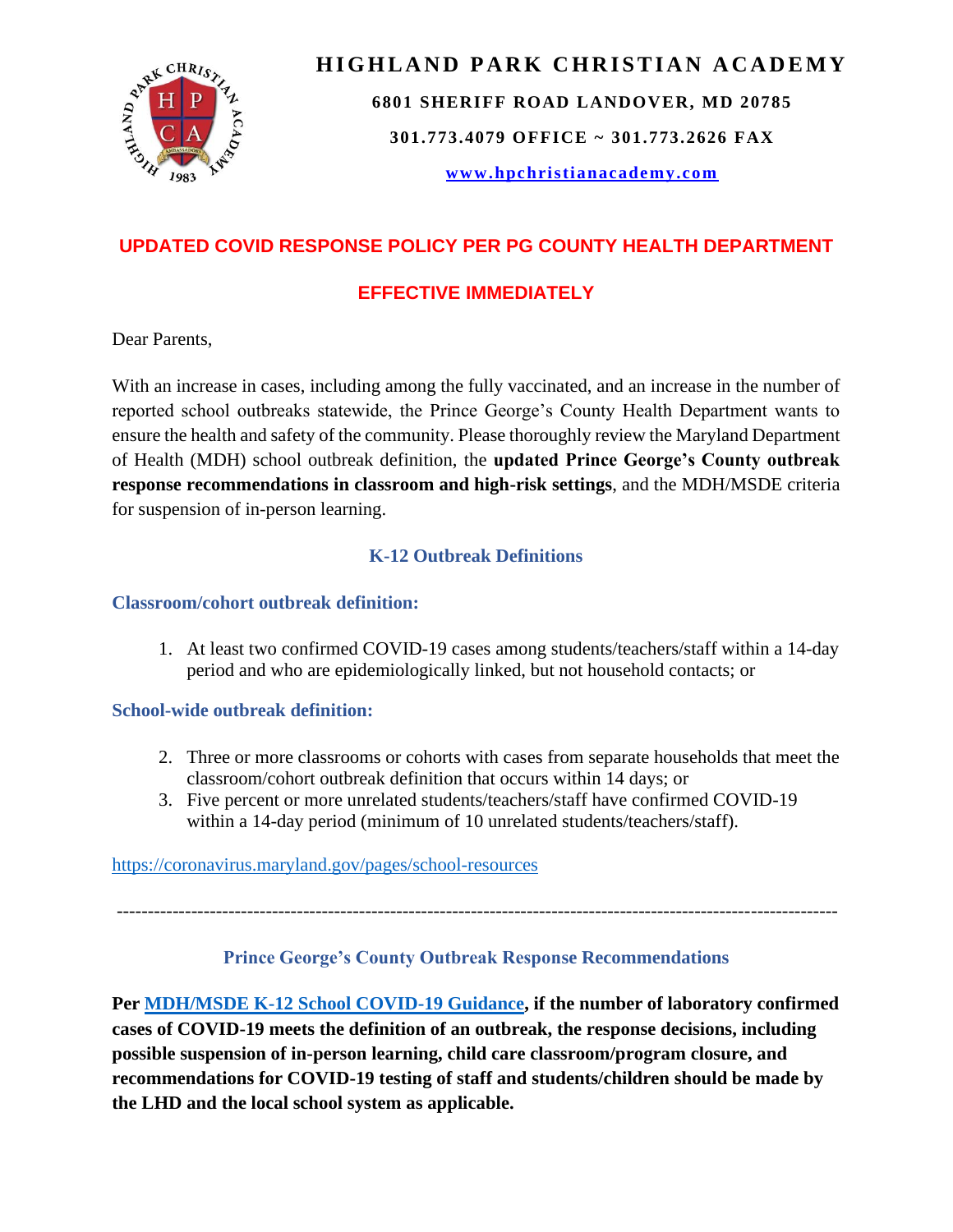

# **HIGHLAND PARK CHRISTIAN ACADEMY 6801 SHERIFF ROAD LANDOVER, MD 20785 301.773.4079 OFFICE ~ 301.773.2626 FAX**

**[www.hpchristianacademy.com](http://www.hpchristianacademy.com/)**

#### • **K-12 Classroom Setting**

 $\circ$  Once the criteria is met for a classroom/cohort outbreak, the classroom/cohort should quarantine, **regardless of vaccination status**. CDC recommends 14-day quarantine as the safest option, but the following options to shorten quarantine may be an acceptable alternative:

**Quarantine can end after Day 10** if NO symptoms have been reported during daily monitoring. With this strategy, residual post-quarantine transmission risk is estimated to be about 1% with an upper limit of about 10%.;

#### OR

**Quarantine can end after Day 7** if a diagnostic specimen (collected on Day 5 or later) tests negative and if NO symptoms have been reported during daily monitoring. The specimen may be collected and tested within 48 hours before the time of planned quarantine discontinuation, but quarantine cannot be discontinued earlier than after Day 7. With this strategy, the residual postquarantine transmission risk is estimated to be about 5% with an upper limit of about 12%.

**Please Note:** If there is an indication of substantial, uncontrolled spread or high contact rates, a reduced quarantine option should not be used and a standard 14-day quarantine period should be implemented because this is a setting where even a small risk of post-quarantine transmission could still result in substantial secondary clusters.

When a person meets these criteria and quarantine is ended early, **all of the following must be implemented:** 

Daily symptom monitoring continues through Day 14; AND

Persons are counseled regarding the **need to adhere strictly to all recommended mitigation strategies including correct and consistent face mask use, physical distancing, and selfmonitoring for symptoms of COVID- 19 through Day 14**; AND

Persons are advised that if any symptoms develop, they should immediately self-isolate and contact their health care provider to determine if they need to be tested and how long they should be excluded from work or school.

#### **Note: For persons that are unable to comply with correct and consistent face covering use including young children and persons with a disability or medical condition that makes**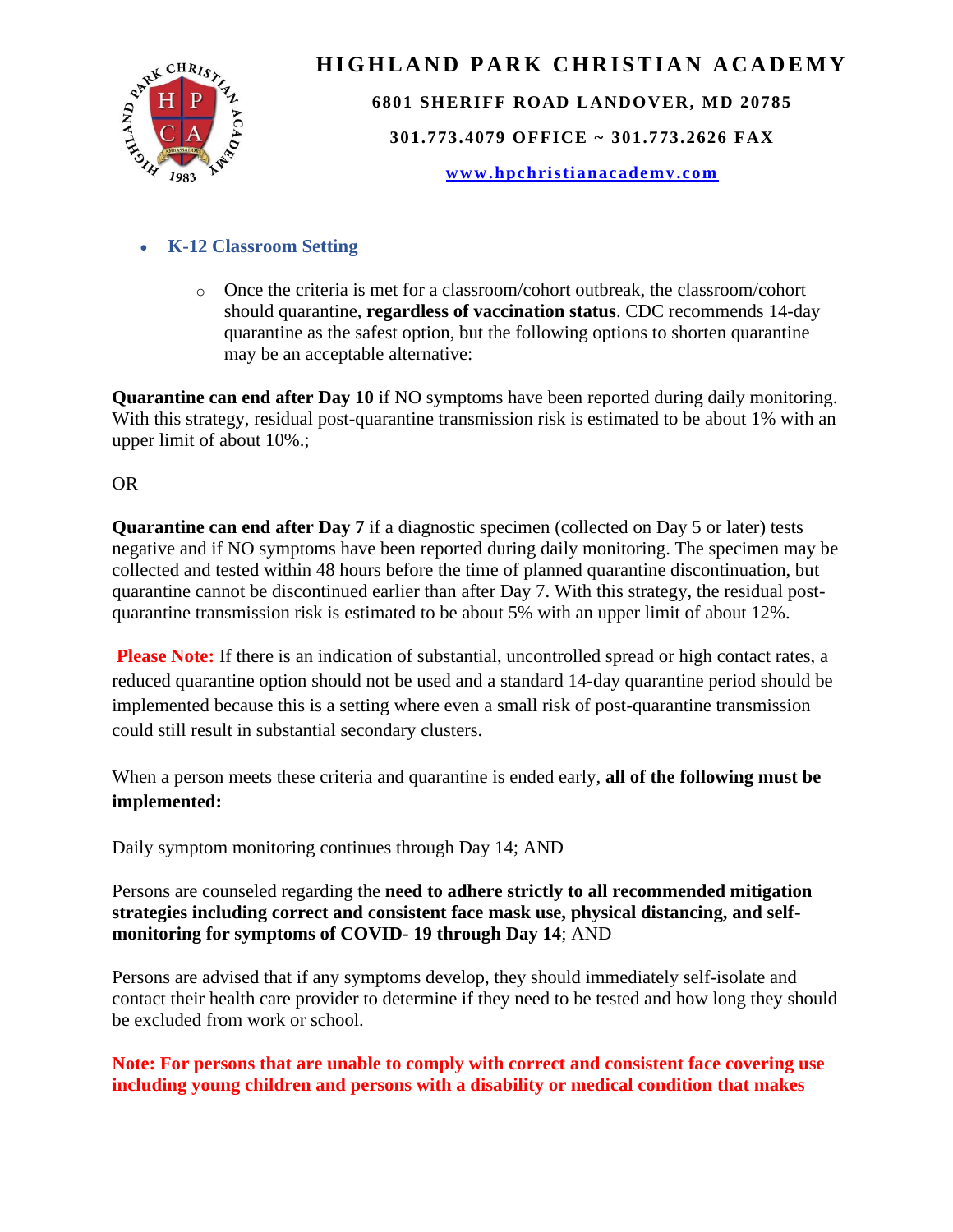

### **HIGHLAND PARK CHRISTIAN ACADEMY**

#### **6801 SHERIFF ROAD LANDOVER, MD 20785**

**301.773.4079 OFFICE ~ 301.773.2626 FAX**

#### **[www.hpchristianacademy.com](http://www.hpchristianacademy.com/)**

**person must quarantine for a full 14 days.**

---------------------------------------------------------------------------------------------------------------------

- **High Risk Sports/Activities**
	- $\circ$  High risk sports and activities include, but are not limited to, indoor or high contact athletics, indoor forced exhalation activities such as singing or playing a wind or brass instrument.
	- o Once the criteria is met for a cohort outbreak, the entire cohort should quarantine, **regardless of vaccination status**. CDC recommends 14-day quarantine as the safest option, but the following options to shorten quarantine maybe an acceptable alternative:

**Quarantine can end after Day 10** if NO symptoms have been reported during daily monitoring. With this strategy, residual post-quarantine transmission risk is estimated to be about 1% with an upper limit of about 10%.; OR

**Quarantine can end after Day 7** if a diagnostic specimen (collected on Day 5 or later) tests negative and if NO symptoms have been reported during daily monitoring. The specimen may be collected and tested within 48 hours before the time of planned quarantine discontinuation, but quarantine cannot be discontinued earlier than after Day 7. With this strategy, the residual postquarantine transmission risk is estimated to be about 5% with an upper limit of about 12%.

**Please Note:** If there is an indication of uncontrolled spread or high contact rates, a reduced quarantine option should not be used and a standard 14-day quarantine period should be implemented because this is a setting where even a small risk of post-quarantine transmission could still result in substantial secondary clusters.

When a person meets these criteria and quarantine is ended early, **all of the following must be implemented:** 

Daily symptom monitoring continues through Day 14; AND

Persons are counseled regarding the **need to adhere strictly to all recommended mitigation strategies including correct and consistent face mask use, physical distancing, and selfmonitoring for symptoms of COVID- 19 through Day 14**; AND